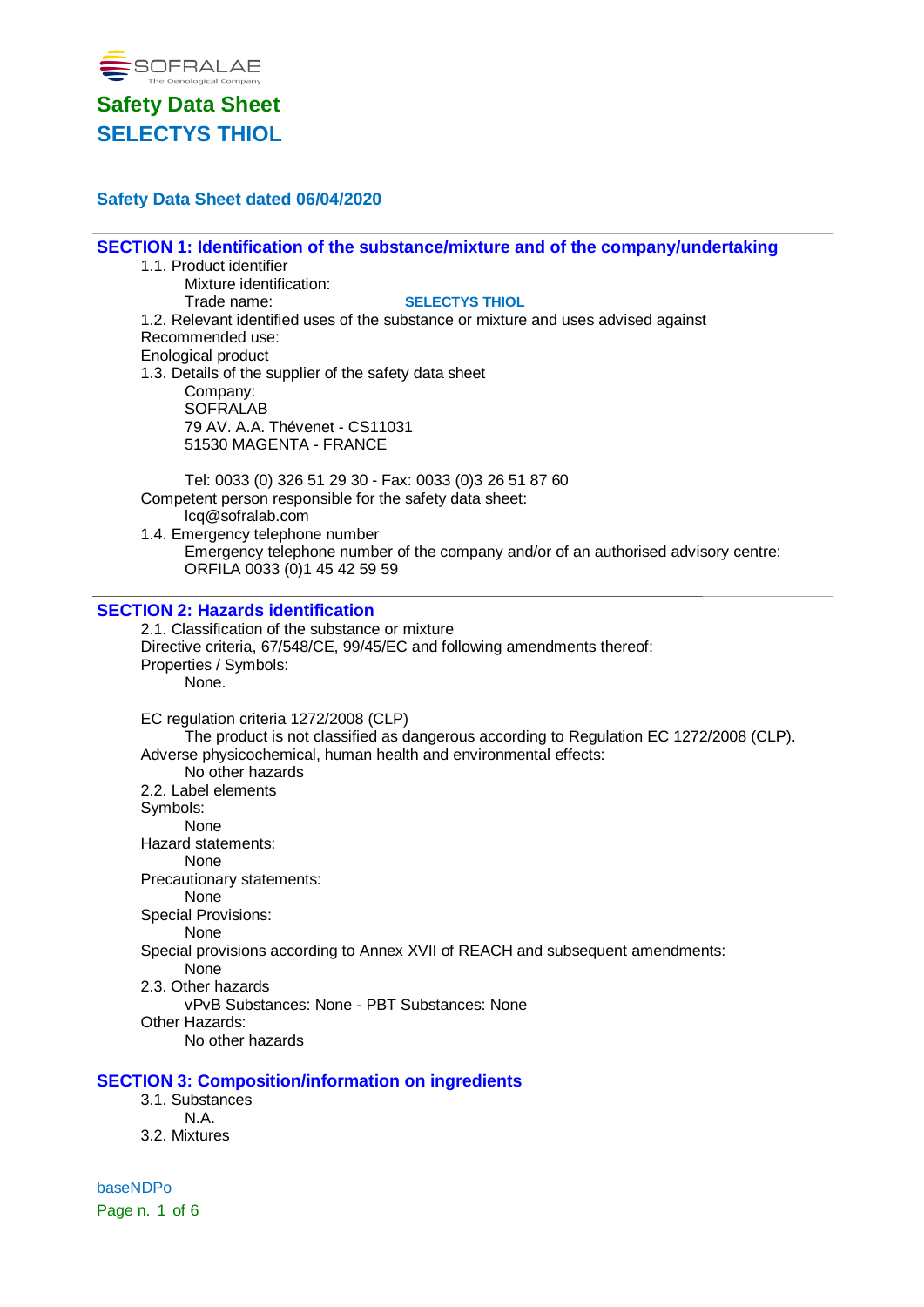

Hazardous components within the meaning of EEC directive 67/548 and CLP regulation and related classification:

None

No hazardous components within the meaning of EEC directive 67/548 and CLP regulation : ACTIVE DRY YEASTS *(Saccharomyces)*

#### **SECTION 4: First aid measures**

4.1. Description of first aid measures

In case of skin contact:

Wash with plenty of water and soap.

In case of eyes contact:

In case of contact with eyes, rinse immediately with plenty of water and seek medical advice. In case of Ingestion:

Do not under any circumstances induce vomiting. OBTAIN A MEDICAL EXAMINATION IMMEDIATELY.

In case of Inhalation:

Remove casualty to fresh air and keep warm and at rest.

- 4.2. Most important symptoms and effects, both acute and delayed None
- 4.3. Indication of any immediate medical attention and special treatment needed Treatment: None

### **SECTION 5: Firefighting measures**

- 5.1. Extinguishing media
	- Suitable extinguishing media: Water. Carbon dioxide (CO2).

Extinguishing media which must not be used for safety reasons: None in particular.

- 5.2. Special hazards arising from the substance or mixture Do not inhale explosion and combustion gases. Burning produces heavy smoke.
- 5.3. Advice for firefighters Use suitable breathing apparatus . Collect contaminated fire extinguishing water separately. This must not be discharged into drains.

Move undamaged containers from immediate hazard area if it can be done safely.

#### **SECTION 6: Accidental release measures**

- 6.1. Personal precautions, protective equipment and emergency procedures
	- Wear personal protection equipment.

Remove persons to safety.

See protective measures under point 7 and 8.

6.2. Environmental precautions

Do not allow to enter into soil/subsoil. Do not allow to enter into surface water or drains. Retain contaminated washing water and dispose it.

In case of gas escape or of entry into waterways, soil or drains, inform the responsible authorities.

- Suitable material for taking up: absorbing material, organic, sand
- 6.3. Methods and material for containment and cleaning up
	- Wash with plenty of water.
- 6.4. Reference to other sections

baseNDPo Page n. 2 of 6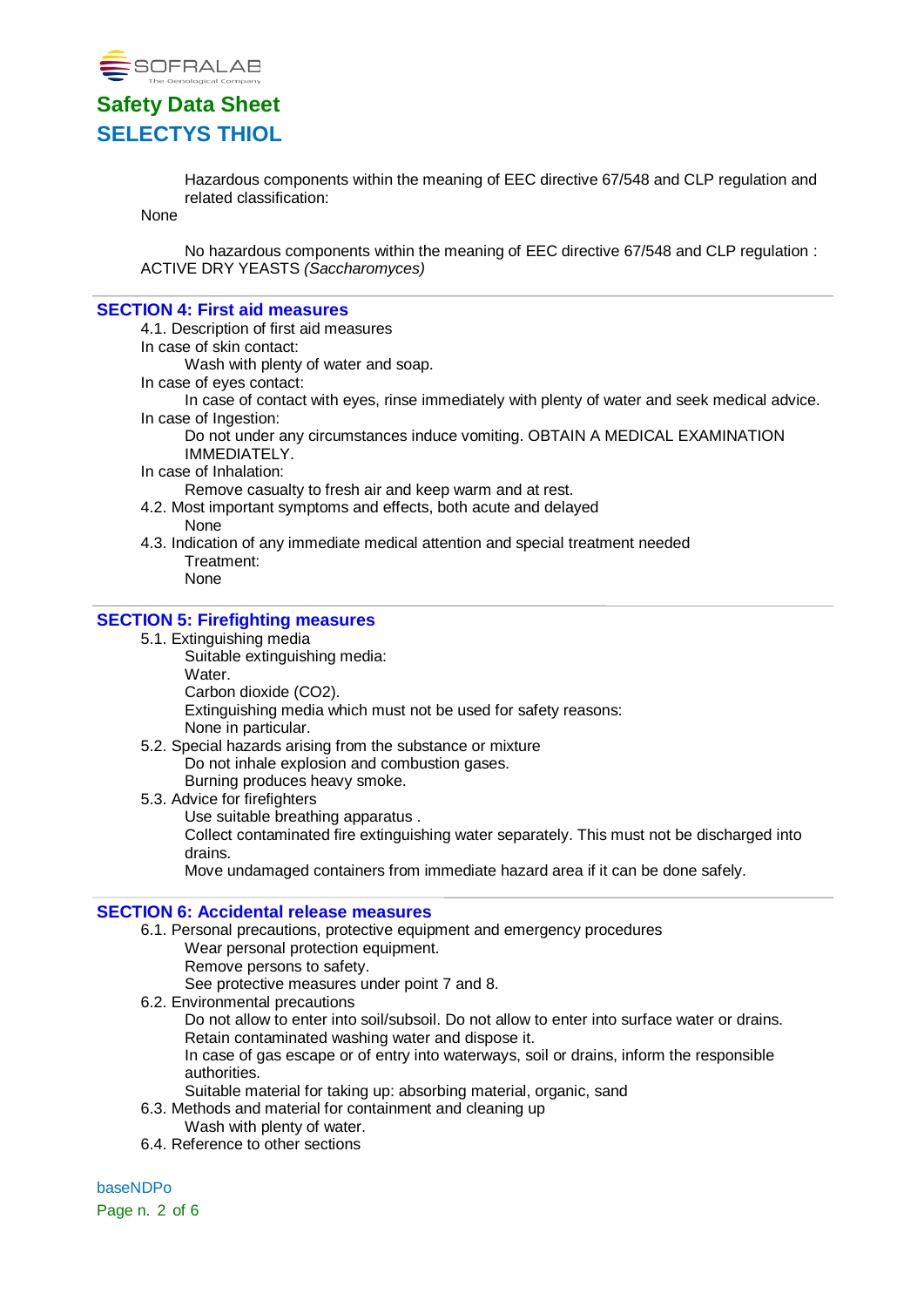



See also section 8 and 13

# **SECTION 7: Handling and storage**

- 7.1. Precautions for safe handling Avoid contact with skin and eyes, inhaltion of vapours and mists. Do not eat or drink while working. See also section 8 for recommended protective equipment. 7.2. Conditions for safe storage, including any incompatibilities
- Keep away from food, drink and feed. Incompatible materials: None in particular. Instructions as regards storage premises: Adequately ventilated premises. 7.3. Specific end use(s)
	- None in particular

#### **SECTION 8: Exposure controls/personal protection**

8.1. Control parameters No occupational exposure limit available DNEL Exposure Limit Values N.A. PNEC Exposure Limit Values N.A. 8.2. Exposure controls Eye protection: Not needed for normal use. Anyway, operate according good working practices. Protection for skin: No special precaution must be adopted for normal use. Protection for hands: Not needed for normal use. Respiratory protection: Not needed for normal use. Thermal Hazards: None Environmental exposure controls: None

Appropriate engineering controls: None

# **SECTION 9: Physical and chemical properties**

| 9.1. Information on basic physical and chemical properties |               |     |
|------------------------------------------------------------|---------------|-----|
| Appearance and colour:                                     | Beige pellets |     |
| Odour:                                                     | Yeast         |     |
| Odour threshold:                                           | N.A.          |     |
| pH:                                                        | N.A.          |     |
| Melting point / freezing point: N.A.                       |               |     |
| Initial boiling point and boiling range: N.A.              |               |     |
| Solid/gas flammability:                                    | N.A.          |     |
| Upper/lower flammability or explosive limits:              |               | N A |
| Vapour density:                                            | N.A.          |     |
| Flash point:                                               | N.A.          |     |
| Evaporation rate:                                          | N.A.          |     |
| Vapour pressure:                                           | N.A.          |     |
| Relative density:                                          | N.A.          |     |

baseNDPo Page n. 3 of 6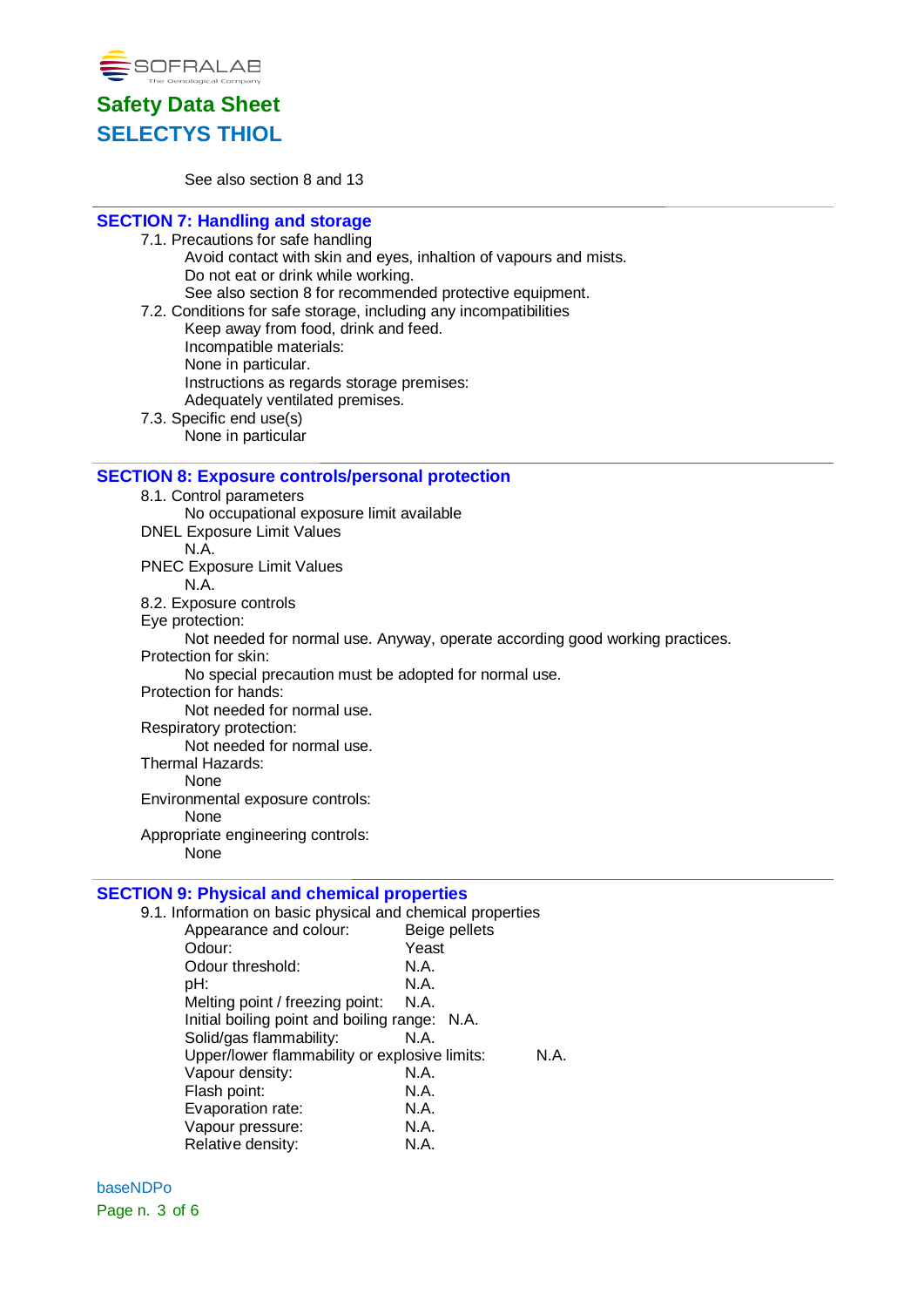

| N.A.                                          |  |
|-----------------------------------------------|--|
| N.A.                                          |  |
| Partition coefficient (n-octanol/water): N.A. |  |
| N.A.                                          |  |
| N.A.                                          |  |
| N.A.                                          |  |
| N.A.                                          |  |
| N.A.                                          |  |
|                                               |  |
| N.A.                                          |  |
| N.A.                                          |  |
| N.A.                                          |  |
| N.A.                                          |  |
|                                               |  |

#### **SECTION 10: Stability and reactivity**

#### 10.1. Reactivity

- Stable under normal conditions
- 10.2. Chemical stability Stable under normal conditions
- 10.3. Possibility of hazardous reactions None
- 10.4. Conditions to avoid Stable under normal conditions.
- 10.5. Incompatible materials None in particular.
- 10.6. Hazardous decomposition products None.

### **SECTION 11: Toxicological information**

11.1. Information on toxicological effects

Toxicological information of the mixture:

N.A.

Toxicological information of the main substances found in the mixture:

N.A.

If not differently specified, the information required in Regulation 453/2010/EC listed below must be considered as N.A.:

- a) acute toxicity;
- b) skin corrosion/irritation;
- c) serious eye damage/irritation;
- d) respiratory or skin sensitisation;
- e) germ cell mutagenicity;
- f) carcinogenicity;
- g) reproductive toxicity;
- h) STOT-single exposure;
- i) STOT-repeated exposure;
- j) aspiration hazard.

# **SECTION 12: Ecological information**

12.1. Toxicity

Adopt good working practices, so that the product is not released into the environment.

- 12.2. Persistence and degradability
	- N.A.
- 12.3. Bioaccumulative potential

baseNDPo Page n. 4 of 6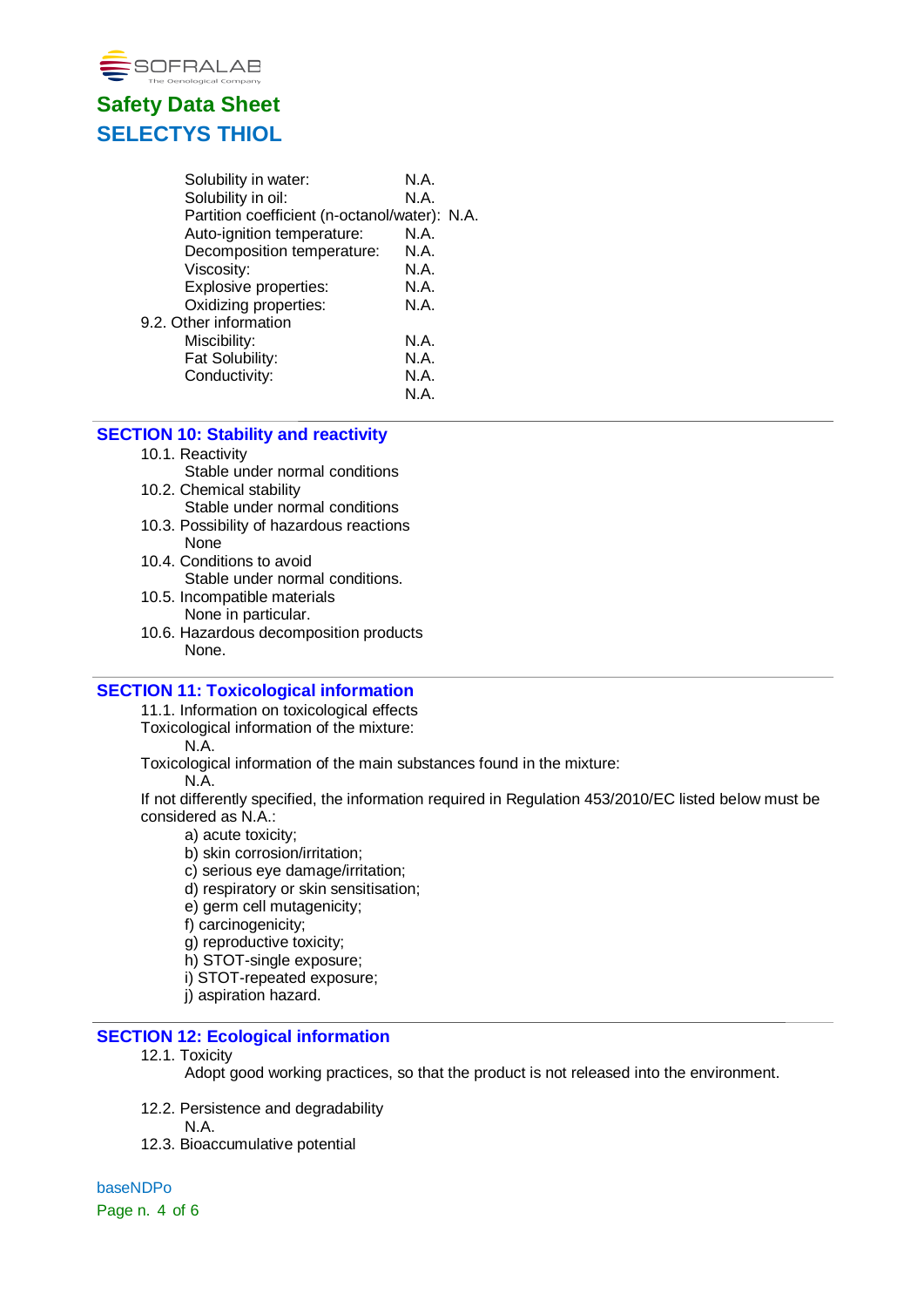

N.A.

- 12.4. Mobility in soil
	- N.A.
- 12.5. Results of PBT and vPvB assessment vPvB Substances: None - PBT Substances: None
- 12.6. Other adverse effects None

### **SECTION 13: Disposal considerations**

13.1. Waste treatment methods

Recover if possible. In so doing, comply with the local and national regulations currently in force.

# **SECTION 14: Transport information**

14.1. UN number

Not classified as dangerous in the meaning of transport regulations.

- 14.2. UN proper shipping name N.A.
- 14.3. Transport hazard class(es) N.A.
- 14.4. Packing group N.A.
- 14.5. Environmental hazards ADR-Enviromental Pollutant: N.A.<br>IMDG-Marine pollutant: N.A. IMDG-Marine pollutant:
- 14.6. Special precautions for user N.A.
- 14.7. Transport in bulk according to Annex II of MARPOL73/78 and the IBC Code N.A.

### **SECTION 15: Regulatory information**

- 15.1. Safety, health and environmental regulations/legislation specific for the substance or mixture Dir. 67/548/EEC (Classification, packaging and labelling of dangerous substances) Dir. 99/45/EC (Classification, packaging and labelling of dangerous preparations) Dir. 98/24/EC (Risks related to chemical agents at work) Dir. 2000/39/EC (Occupational exposure limit values) Dir. 2006/8/EC Regulation (EC) n. 1907/2006 (REACH) Regulation (EC) n. 1272/2008 (CLP) and amendments Restrictions related to the product or the substances contained according to Annex XVII Regulation (EC) 1907/2006 (REACH) and subsequent modifications: Restrictions related to the product: No restriction. Restrictions related to the substances contained: No restriction. Where applicable, refer to the following regulatory provisions : Directive 2003/105/CE ('Activities linked to risks of serious accidents') and subsequent
	- amendments.

Regulation (EC) nr 648/2004 (detergents).

1999/13/EC (VOC directive)

Provisions related to directives 82/501/EC(Seveso), 96/82/EC(Seveso II):

baseNDPo Page n. 5 of 6